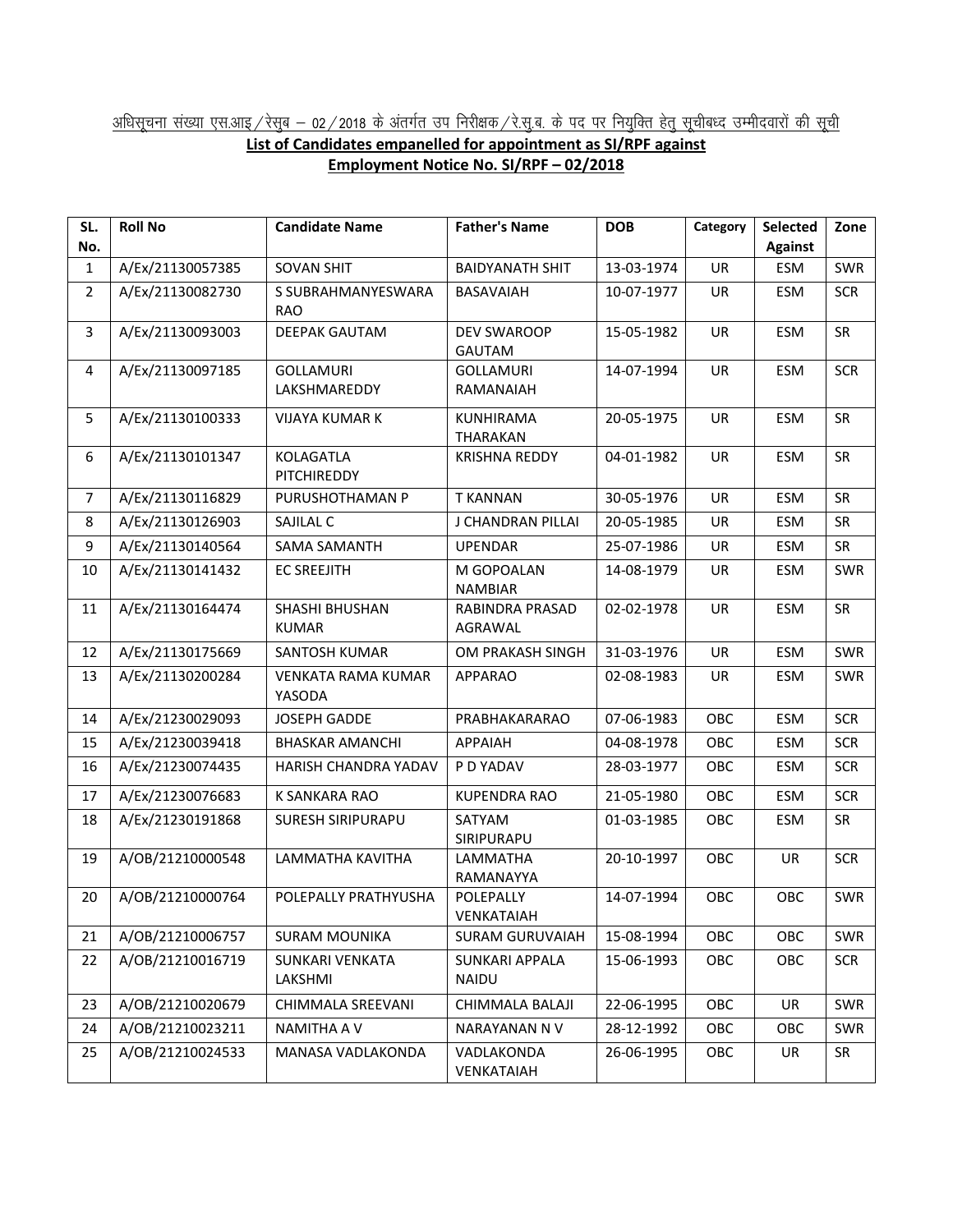| 26 | A/OB/21210024609 | <b>VOGGU THRIVENI</b>               | <b>VOGGU KONDAIAH</b>                | 01-06-1994 | OBC | UR        | <b>SCR</b> |
|----|------------------|-------------------------------------|--------------------------------------|------------|-----|-----------|------------|
| 27 | A/OB/21210038827 | VISWANADHAPALLI<br>PRAGNA           | VISWANADHAPALLI<br>SAMBASIVA RAO     | 29-08-1996 | OBC | UR        | <b>SCR</b> |
| 28 | A/OB/21210052396 | <b>ANUSREE T</b>                    | PADMANABHAN T                        | 19-07-1994 | OBC | UR        | <b>SR</b>  |
| 29 | A/OB/21210060960 | CHAYAMANI A M                       | MAHALINGEGOWDA                       | 04-01-1996 | OBC | UR        | SWR        |
| 30 | A/OB/21210065910 | DEEPA PRADEEP                       | PRADEEP KUMAR                        | 22-10-1993 | OBC | UR        | <b>SR</b>  |
| 31 | A/OB/21210114206 | <b>BUDARAPU VENKATA</b><br>SUBBAMMA | <b>BUDARAPU</b><br><b>KRISHNAIAH</b> | 02-07-1992 | OBC | OBC       | <b>SCR</b> |
| 32 | A/OB/21210147752 | <b>ALICE ANTONY</b>                 | <b>ANTONY JOSH</b>                   | 03-02-1997 | OBC | UR        | SR         |
| 33 | A/OB/21210159302 | SANIGARAPU ASHWINI                  | SANIGARAPU<br>MALLAIAH               | 16-05-1994 | OBC | OBC       | <b>SCR</b> |
| 34 | A/OB/21210183959 | PREETHAM VJ                         | <b>JAYARAJAN V</b>                   | 22-09-1993 | OBC | UR        | SR         |
| 35 | A/OB/21210184179 | K M PRAVEENA                        | <b>K M RAMULU</b>                    | 24-06-1996 | OBC | OBC       | <b>SR</b>  |
| 36 | A/OB/21210184456 | <b>GANGAPURAM SAILEELA</b>          | GANGAPURAM<br>JANGAIAH               | 10-03-1995 | OBC | OBC       | SR         |
| 37 | A/OB/21210188417 | NAMRATA U ANGADI                    | <b>ULAVIBASAPPA</b>                  | 03-03-1994 | OBC | UR        | SWR        |
| 38 | A/OB/21210197676 | BATHYALA SAIKUMARI                  | <b>BATHYALA</b><br><b>BUGGANNA</b>   | 04-07-1993 | OBC | UR        | <b>SCR</b> |
| 39 | A/OB/21210197785 | P CHANDINI                          | P SUDARSHAN RAO                      | 02-12-1995 | OBC | <b>UR</b> | <b>SCR</b> |
| 40 | A/OB/21210202225 | THANZEEHA I                         | N IQBAL AHAMMED                      | 22-05-1996 | OBC | OBC       | <b>SR</b>  |
| 41 | A/OB/21210205184 | PASHAM ANJAMMA                      | P NARAYANA                           | 13-08-1993 | OBC | UR        | <b>SR</b>  |
| 42 | A/OB/21210218951 | KONGALA LAKSHMI<br>TIRUMALA         | <b>KONGALA</b><br>VEERARAGHAVULU     | 17-06-1995 | OBC | UR        | <b>SCR</b> |
| 43 | A/OB/21220000368 | MADDASANI ALLU<br>PRASAD            | MADDASANI<br>RAMAMURTHY              | 23-06-1993 | OBC | OBC       | <b>SWR</b> |
| 44 | A/OB/21220001744 | <b>BUNGA KARUNAKAR</b>              | <b>BABU</b>                          | 05-04-1996 | OBC | <b>UR</b> | SR         |
| 45 | A/OB/21220010114 | DHARIMIREDDY<br>PRAVEEN KUMAR       | DHARIMIREDDY APPA<br><b>RAO</b>      | 04-07-1995 | OBC | UR        | <b>SCR</b> |
| 46 | A/OB/21220011937 | PRAJWAL S                           | SREE RAMA REDDY N                    | 28-08-1996 | OBC | <b>UR</b> | SWR        |
| 47 | A/OB/21220021526 | ANNEM MUNI PRATAP                   | A RANGAIAH                           | 30-01-1994 | OBC | UR        | <b>SCR</b> |
| 48 | A/OB/21220025040 | <b>HARI PRASAD ROY</b>              | <b>SURESH ROY</b>                    | 18-03-1994 | OBC | UR        | SR         |
| 49 | A/OB/21220026088 | LENKA VISWANADH                     | SANYASI                              | 15-06-1996 | OBC | UR        | <b>SCR</b> |
| 50 | A/OB/21220026929 | <b>GOPATHI NARESH</b>               | <b>G SANKARAIAH</b>                  | 09-08-1994 | OBC | UR        | <b>SCR</b> |
| 51 | A/OB/21220033906 | <b>BALE NAGENDRA BABU</b>           | <b>BALE SOMULU</b>                   | 10-02-1991 | OBC | OBC       | SR         |
| 52 | A/OB/21220040492 | <b>GOPISETTY RAMESH</b>             | <b>GOPISETTY</b><br>VENKATESWARLU    | 05-07-1992 | OBC | OBC       | <b>SCR</b> |
| 53 | A/OB/21220040793 | MACHA PARAMESH                      | MACHA RAJAIAH                        | 18-12-1990 | OBC | OBC       | SWR        |
| 54 | A/OB/21220042271 | <b>GUDIVADA GOWRI</b><br>NAIDU      | <b>GUDIVADA APPANNA</b>              | 13-06-1993 | OBC | OBC       | SWR        |
| 55 | A/OB/21220054038 | KANUKUTLA ARUN                      | <b>KANUKUTLA</b><br>SHANKARAIAH      | 04-06-1992 | OBC | OBC       | SWR        |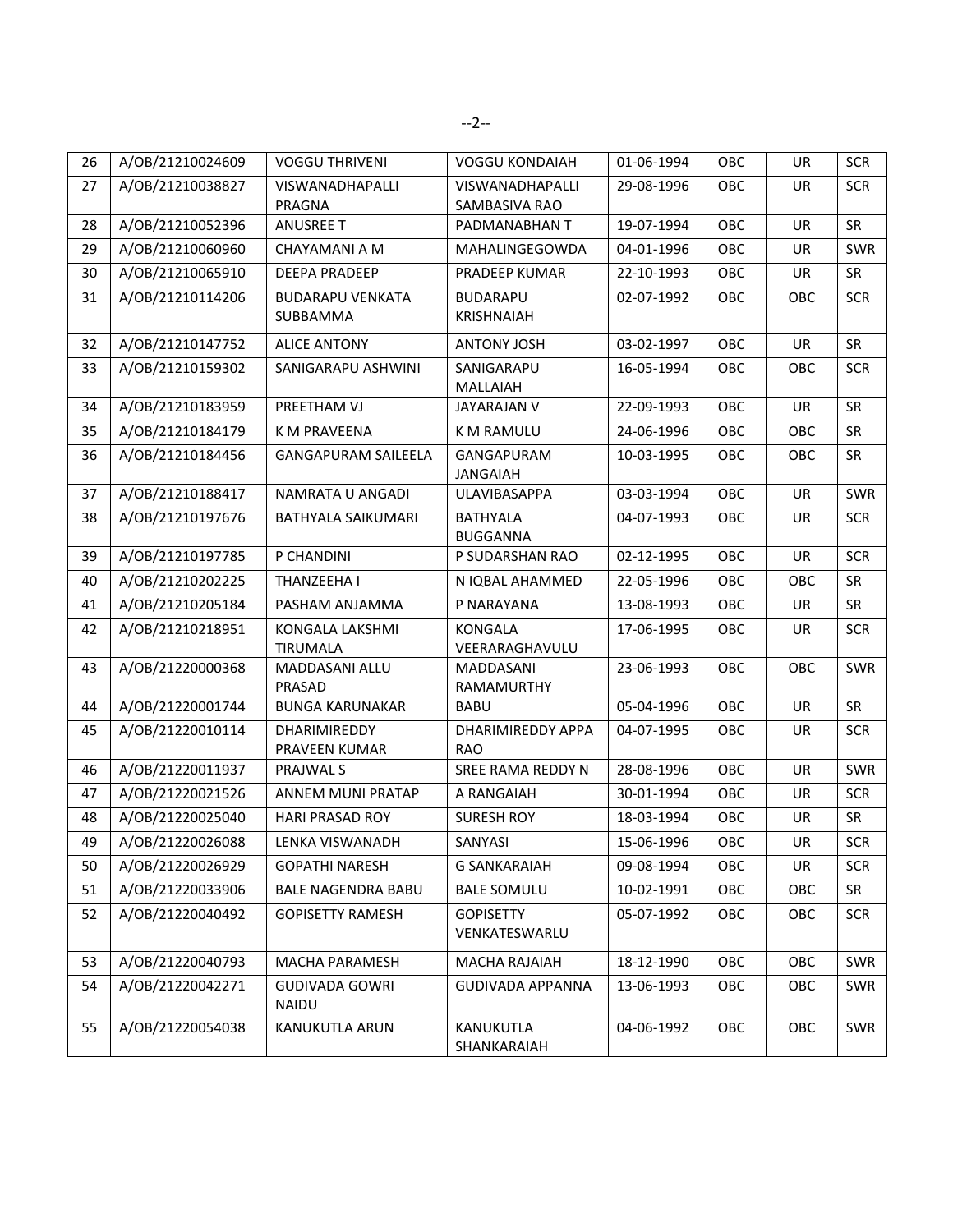| 56 | A/OB/21220054844 | KANAKALA SRIDHAR                           | KANAKALA YADAGIRI                        | 17-09-1992 | OBC | OBC       | <b>SR</b>  |
|----|------------------|--------------------------------------------|------------------------------------------|------------|-----|-----------|------------|
| 57 | A/OB/21220063430 | THOTAKURI SAMPATH<br><b>KUMAR</b>          | <b>BHASKER</b>                           | 15-06-1994 | OBC | UR        | <b>SR</b>  |
| 58 | A/OB/21220072573 | <b>BENDU LOKESH</b>                        | <b>B GOKARI</b>                          | 15-03-1996 | OBC | UR        | <b>SCR</b> |
| 59 | A/OB/21220086279 | <b>RAJA SEKAR E</b>                        | ESAKKIMUTHU V                            | 22-02-1994 | OBC | UR        | <b>SR</b>  |
| 60 | A/OB/21220087586 | <b>VIKKI</b>                               | PARAMATMA PRASAD                         | 05-02-1994 | OBC | <b>UR</b> | SR         |
| 61 | A/OB/21220095610 | SATIVADA GOVINDA<br><b>NAIDU</b>           | SATIVADA TRINADHA<br><b>RAO</b>          | 28-07-1994 | OBC | UR        | <b>SCR</b> |
| 62 | A/OB/21220098825 | MEDAPI JYOTHI<br>SWAROOP                   | <b>MEDAPI GURU</b><br><b>BRAHMACHARY</b> | 15-04-1993 | OBC | OBC       | SWR        |
| 63 | A/OB/21220102603 | PABBA ROHITH GOUD                          | PABBA SRINIVAS<br>GOUD                   | 04-08-1995 | OBC | UR        | <b>SCR</b> |
| 64 | A/OB/21220103365 | <b>BELLAMKONDA PRAVEEN</b><br><b>KUMAR</b> | BELLAMKONDA<br>NARSIMHULU                | 17-06-1996 | OBC | UR        | SR         |
| 65 | A/OB/21220106188 | PUCHAKATLA BALA<br><b>SUBBAIAH</b>         | PUCHAKATLA<br><b>VENKATA SUBBAIAH</b>    | 08-07-1995 | OBC | UR        | SR         |
| 66 | A/OB/21220106949 | JAVANGULA TIRUMALA<br><b>RAO</b>           | <b>JAVANGULA</b><br>SRINIVASA RAO        | 10-07-1993 | OBC | <b>UR</b> | <b>SR</b>  |
| 67 | A/OB/21220115440 | BANDARU NAGA RAJU                          | <b>BANDARU</b><br>NAGASESUDU             | 09-03-1997 | OBC | UR        | <b>SR</b>  |
| 68 | A/OB/21220115999 | <b>CHARAN KUMAR</b><br>VELESHETTY          | <b>VENKATADRI</b>                        | 13-04-1995 | OBC | UR        | <b>SCR</b> |
| 69 | A/OB/21220116883 | LALAM RAMESH                               | LALAM APPARAO                            | 26-03-1994 | OBC | UR        | SWR        |
| 70 | A/OB/21220118714 | <b>SURIYA KUMAR S</b>                      | SANTHANAM N                              | 24-03-1996 | OBC | UR        | <b>SR</b>  |
| 71 | A/OB/21220124917 | <b>CHAGOTI SURENDRA</b><br><b>KUMAR</b>    | <b>CHAGOTI</b><br>CHINNASUBBARAYUDU      | 15-06-1993 | OBC | OBC       | <b>SR</b>  |
| 72 | A/OB/21220130259 | <b>JANGILI RAMESH</b>                      | <b>JANGILI</b><br>CHANDRASHEKAR          | 16-06-1991 | OBC | OBC       | <b>SR</b>  |
| 73 | A/OB/21220146704 | DASARI KUMAR                               | <b>DASARI</b><br>SREENIVASULU            | 10-07-1992 | OBC | OBC       | SWR        |
| 74 | A/OB/21220148092 | <b>GUDI VENKATA PRASAD</b>                 | <b>GUDI RAMA KRISHNA</b>                 | 26-06-1990 | OBC | OBC       | SWR        |
| 75 | A/OB/21220153156 | NAYUDU SAMUAL BABU                         | NAYUDU ESSAKU                            | 14-06-1994 | OBC | UR        | <b>SR</b>  |
| 76 | A/OB/21220153295 | NARMETTI DEVENDAR                          | NARMETTLI VEERAIAH                       | 19-07-1992 | OBC | OBC       | <b>SR</b>  |
| 77 | A/OB/21220158076 | <b>ADARSHA M S</b>                         | SWAMYGOWDA M D                           | 21-05-1994 | OBC | UR        | SWR        |
| 78 | A/OB/21220158949 | DUDEKULA MABU<br>SUBHANI                   | DUDEKULA CHINNA<br><b>DASTAGIRI</b>      | 03-06-1992 | OBC | OBC       | SWR        |
| 79 | A/OB/21220162650 | KUTIKANTI SHIVA                            | KUTIKANTI VENKANNA                       | 10-05-1996 | OBC | UR        | SWR        |
| 80 | A/OB/21220164580 | PARAPATLA RAMESH                           | PARAPATLA<br><b>CHINNAPPA</b>            | 29-12-1990 | OBC | OBC       | SWR        |
| 81 | A/OB/21220173656 | <b>GANDU ANIL</b>                          | RAJAIAH                                  | 02-08-1994 | OBC | UR        | <b>SCR</b> |
| 82 | A/OB/21220183817 | AKBAR ALI P P                              | ALIYAR P P                               | 20-05-1995 | OBC | UR        | <b>SR</b>  |
| 83 | A/OB/21220185126 | SAMA SRINIVAS                              | HANMANTHU                                | 04-04-1993 | OBC | OBC       | <b>SCR</b> |
| 84 | A/OB/21220197656 | NAKKA GANAPATHI                            | APPARAO                                  | 14-06-1996 | OBC | UR        | SR         |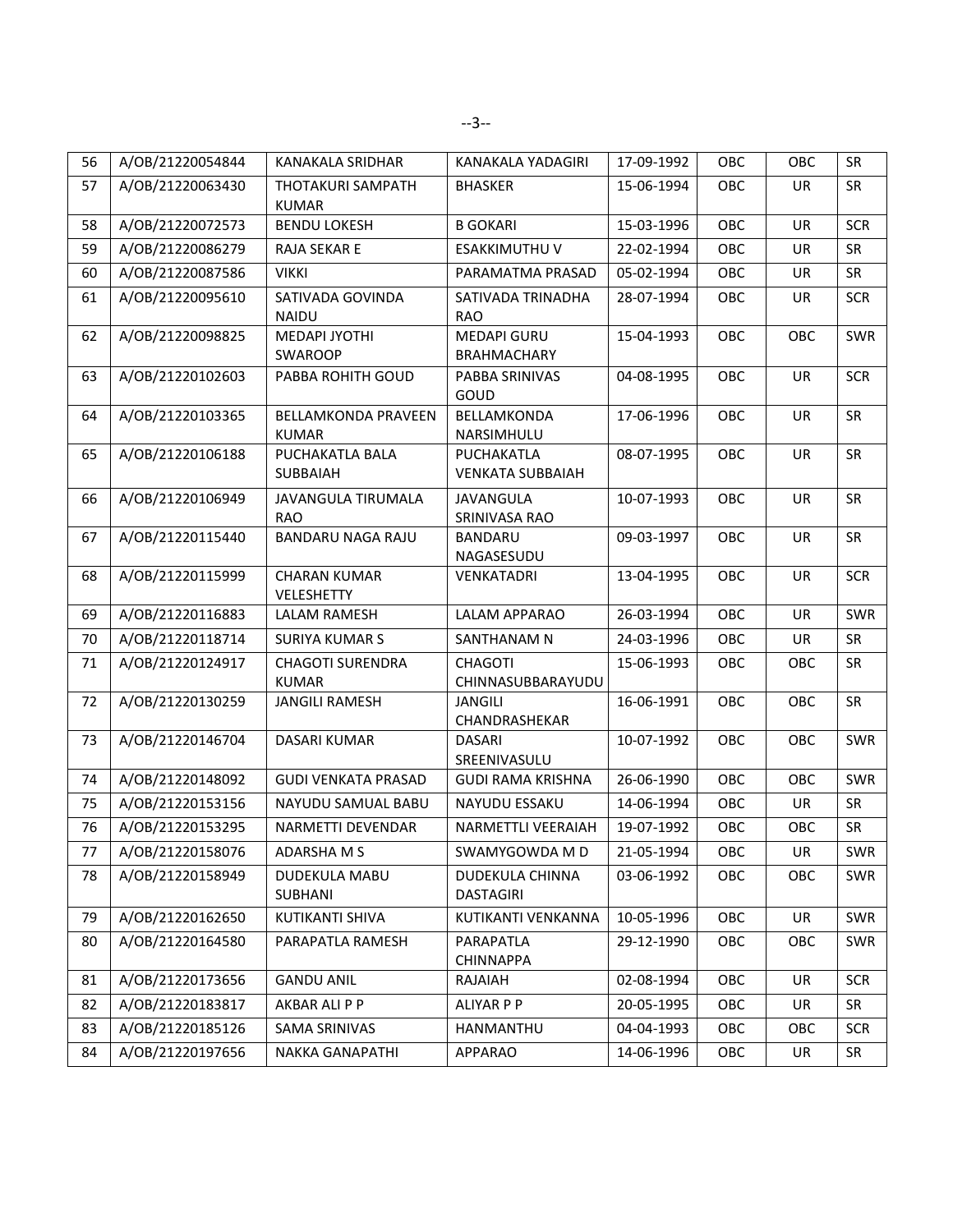| 85  | A/OB/21220198129 | SIMHADHRI DILEEP                | <b>SIMHADHRI</b><br><b>TIRUPATHI RAO</b> | 11-01-1994 | OBC       | <b>UR</b> | SR         |
|-----|------------------|---------------------------------|------------------------------------------|------------|-----------|-----------|------------|
| 86  | A/OB/21220202737 | KOMOJULA SANKARA<br><b>RAO</b>  | KOMOJULA TRINADHA<br><b>RAO</b>          | 09-06-1994 | OBC       | UR        | SR         |
| 87  | A/OB/21220205213 | PERNAPATI<br>MAHESWARACHARI     | <b>PERNAPATI</b><br>SANKARACHARI         | 10-06-1994 | OBC       | <b>UR</b> | <b>SCR</b> |
| 88  | A/OB/21220206264 | UNGATI PAPA RAO                 | UNGATI RAMA RAO                          | 14-08-1996 | OBC       | UR        | SR         |
| 89  | A/OB/21220215781 | DASARI RAMESH                   | DASARI VENKATA<br><b>RAMANA</b>          | 26-08-1994 | OBC       | UR        | <b>SCR</b> |
| 90  | A/SC/21310072056 | <b>CHITRAM ANITHA</b>           | <b>CHITRAM KRISHNAIAH</b>                | 10-05-1989 | SC        | SC        | <b>SCR</b> |
| 91  | A/SC/21310157778 | TARALA PRATHYUSHA               | <b>TARALA DEVAIAH</b>                    | 21-05-1993 | SC        | SC        | <b>SCR</b> |
| 92  | A/SC/21310159712 | KALLEM SUMALATHA                | NARSIMLU                                 | 28-08-1992 | SC        | SC        | SR         |
| 93  | A/SC/21310181610 | PERUMALLA ANUSHA                | PERUMALLA SAIDULU                        | 10-03-1993 | SC        | SC        | <b>SWR</b> |
| 94  | A/SC/21310202705 | ANITHA VIPPARTHI                | YOBURAJU V                               | 06-11-1988 | SC        | SC        | SWR        |
| 95  | A/SC/21320014625 | SRIRAMULA VINOD                 | SRIRAMULA<br>SUDHAKAR                    | 10-06-1994 | <b>SC</b> | SC        | SWR        |
| 96  | A/SC/21320022013 | <b>DHILIPAN SK</b>              | SELVARAJ K                               | 08-11-1996 | SC        | SC        | SWR        |
| 97  | A/SC/21320025229 | <b>GADDE NAVEEN KUMAR</b>       | <b>GADDE YASHAIAH</b>                    | 22-07-1994 | <b>SC</b> | <b>SC</b> | <b>SCR</b> |
| 98  | A/SC/21320026855 | POTHULA NAVEEN                  | VEERASWAMI                               | 13-06-1996 | SC        | SC        | SWR        |
| 99  | A/SC/21320035014 | ADDAKULA DINAKAR<br><b>BABU</b> | A RAJASEKHAR                             | 24-06-1996 | SC        | <b>SC</b> | <b>SCR</b> |
| 100 | A/SC/21320102391 | VALAPARLA RANGA RAO             | VALAPARLA BULLIAH                        | 01-06-1991 | SC        | SC        | <b>SCR</b> |
| 101 | A/SC/21320167513 | <b>KARETI PRADEEP</b>           | <b>KARETI PRASAD</b>                     | 16-06-1995 | SC        | <b>UR</b> | <b>SR</b>  |
| 102 | A/SC/21320169940 | PAWAN KUMAR                     | MAHENDRA SINGH                           | 23-02-1996 | SC        | <b>SC</b> | SWR        |
| 103 | A/SC/21320181596 | <b>METHARI RAJU</b>             | METHARI RAMULU                           | 26-11-1993 | SC        | SC        | SR         |
| 104 | A/SC/21320207160 | ADDA MADHU                      | ADDA ANANDAM                             | 23-10-1995 | SC        | SC        | <b>SCR</b> |
| 105 | A/ST/21410001884 | RAJANI MEENA                    | KALYAN SAHAI MEENA                       | 10-09-1993 | <b>ST</b> | <b>ST</b> | <b>SR</b>  |
| 106 | A/ST/21410024829 | VARSHA MEENA                    | RAMJI LAL MEENA                          | 01-07-1997 | <b>ST</b> | ST        | <b>SR</b>  |
| 107 | A/ST/21410028400 | DHARAVATH SONIYA                | DHARAVATH NANU                           | 19-08-1994 | ST        | UR        | SR         |
| 108 | A/ST/21410037544 | RAYAPURI RAJITHA                | RAYAPURI SAMBAIAH                        | 20-08-1992 | <b>ST</b> | <b>ST</b> | <b>SCR</b> |
| 109 | A/ST/21410059624 | REENA KUMARI MEENA              | <b>KANWAR SINGH</b><br>MEENA             | 17-03-1998 | ST        | <b>ST</b> | <b>SR</b>  |
| 110 | A/ST/21410127224 | PADDAM RAJANI                   | PADDAM MUTHYALU                          | 06-05-1990 | <b>ST</b> | <b>ST</b> | SWR        |
| 111 | A/ST/21410140659 | KOTTAM BUKKE ANUSHA             | K B RANGA SWAMY                          | 18-05-1995 | ST        | ST        | <b>SR</b>  |
| 112 | A/ST/21410148962 | MEENA REKHA<br>RAMESHWAR PRASAD | RAMESHWAR PRASAD<br>MEENA                | 02-08-1995 | ST        | ST        | <b>SR</b>  |
| 113 | A/ST/21410168632 | SANTOSHA<br>DHARAVATHU          | <b>TULISYA D</b>                         | 20-04-1994 | ST        | ST        | SR         |
| 114 | A/ST/21410204321 | <b>BANOTH VANITHA</b>           | <b>BANOTH SEVANAIK</b>                   | 06-09-1993 | ST        | <b>ST</b> | <b>SCR</b> |
| 115 | A/ST/21420019359 | RAJ KUMAR MEENA                 | JAI RAM MEENA                            | 10-07-1997 | ST        | ST        | <b>SCR</b> |
| 116 | A/ST/21420020170 | KALICHARAN MEENA                | <b>GANGA RAM MEENA</b>                   | 15-10-1995 | ST        | ST        | SR         |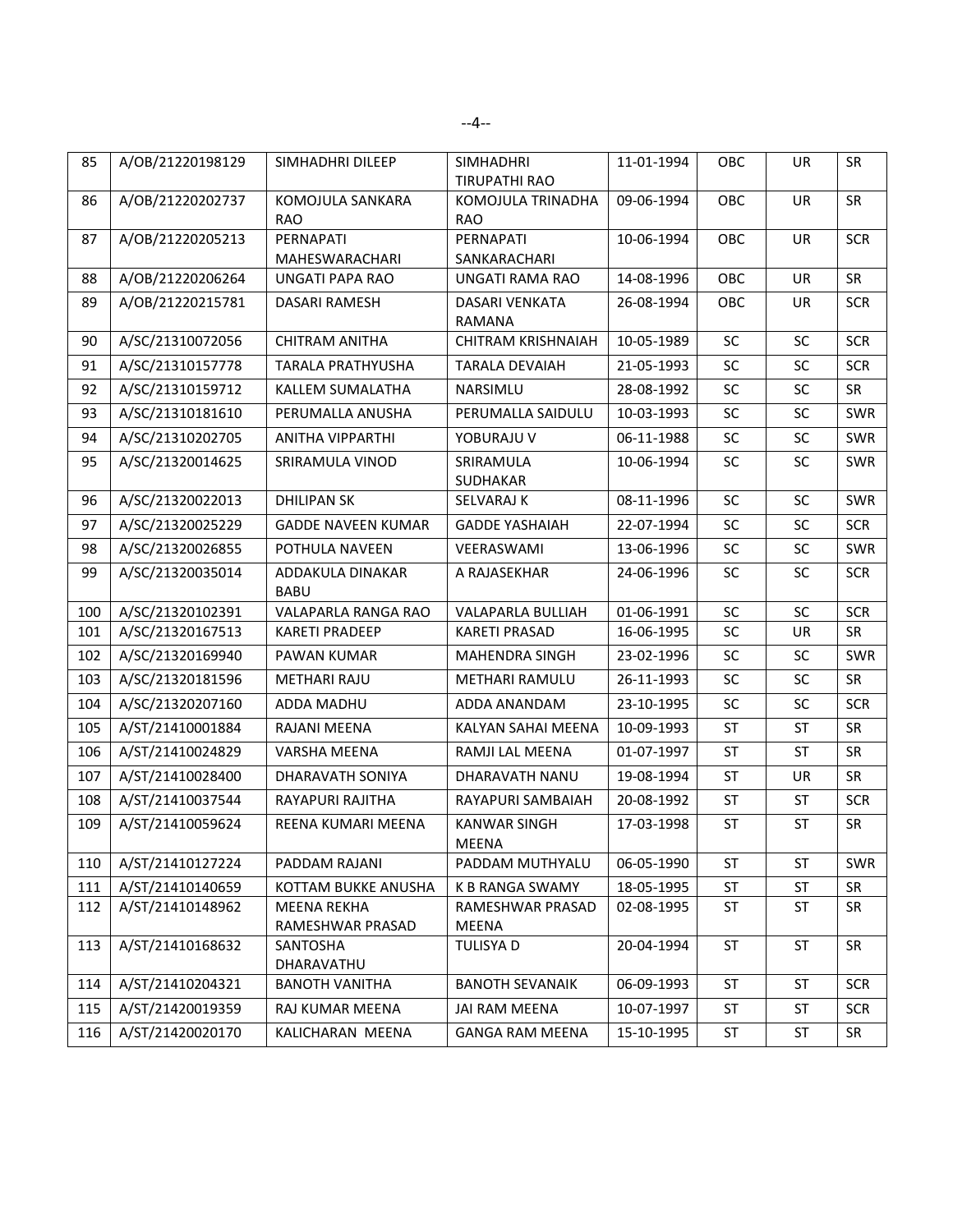| 117 | A/ST/21420023873 | <b>DUDDUKURI</b><br>RAMAKRISHNA   | <b>DUDDUKURI RAMULU</b>                | 06-03-1997 | <b>ST</b> | <b>ST</b> | SR         |
|-----|------------------|-----------------------------------|----------------------------------------|------------|-----------|-----------|------------|
| 118 | A/ST/21420027911 | <b>BRAJESH KUMAR MEENA</b>        | <b>KEVAL RAM MEENA</b>                 | 20-12-1991 | ST        | <b>ST</b> | SR         |
| 119 | A/ST/21420033162 | DHARM SINGH MEENA                 | ARJUN LAL MEENA                        | 17-02-1996 | <b>ST</b> | <b>ST</b> | <b>SR</b>  |
| 120 | A/ST/21420055995 | MOGILI ANIL KUMAR                 | <b>MOGILI ANJAIAH</b>                  | 19-02-1992 | ST        | <b>ST</b> | <b>SR</b>  |
| 121 | A/ST/21420058620 | MUDAVATH MAKAT LAL<br><b>NAIK</b> | MUDAVATH BHEEMA<br><b>NAIK</b>         | 10-06-1994 | <b>ST</b> | <b>ST</b> | <b>SCR</b> |
| 122 | A/ST/21420066778 | <b>BHUKYA RAVI KUMAR</b>          | <b>BHUKYA LINGAM</b>                   | 06-11-1991 | ST        | <b>ST</b> | SR         |
| 123 | A/ST/21420069205 | SHIVA RUPAVATH                    | CHANDYA                                | 02-04-1993 | <b>ST</b> | <b>ST</b> | <b>SCR</b> |
| 124 | A/ST/21420069639 | SANDEEP MEENA                     | SITA RAM MEENA                         | 08-03-1994 | <b>ST</b> | UR        | SWR        |
| 125 | A/ST/21420078657 | HARSHRAJ MEENA                    | RAM LAL MEENA                          | 15-11-1992 | ST        | ST        | SWR        |
| 126 | A/ST/21420099551 | KETHAVATH SRINIVAS<br><b>NAIK</b> | <b>KETHAVATH HEERA</b><br><b>NAIK</b>  | 19-08-1995 | <b>ST</b> | <b>ST</b> | <b>SR</b>  |
| 127 | A/ST/21420100590 | RAMKESH MEENA                     | <b>HARIDAYAL MEENA</b>                 | 04-05-1996 | <b>ST</b> | ST        | <b>SR</b>  |
| 128 | A/ST/21420123936 | <b>BABU LAL MEENA</b>             | PRABHU DAYAL<br><b>MEENA</b>           | 01-07-1995 | <b>ST</b> | <b>UR</b> | SR         |
| 129 | A/ST/21420124271 | RAJESH KUMAR MEENA                | <b>SURENDRA SINGH</b><br>MEENA         | 07-07-1996 | <b>ST</b> | <b>ST</b> | <b>SR</b>  |
| 130 | A/ST/21420154237 | <b>VIVEK SINGH RANA</b>           | <b>RAJENDER SINGH</b><br><b>RANA</b>   | 07-06-1996 | <b>ST</b> | <b>ST</b> | <b>SR</b>  |
| 131 | A/ST/21420155285 | KUNSOTHCHANDULAL                  | KUNSOTHBHEECHYA                        | 20-11-1992 | <b>ST</b> | ST        | <b>SCR</b> |
| 132 | A/ST/21420165108 | HARI MOHAN MEENA                  | <b>GHAMANDI LAL</b><br><b>MEENA</b>    | 14-06-1997 | <b>ST</b> | ST        | SR         |
| 133 | A/ST/21420170212 | <b>BAL KISHAN</b>                 | <b>TILAK SINGH</b>                     | 02-07-1997 | <b>ST</b> | <b>ST</b> | SR         |
| 134 | A/ST/21420170353 | KALU RAM MEENA                    | PAPPU RAM MEENA                        | 15-07-1996 | <b>ST</b> | UR        | SR         |
| 135 | A/ST/21420170929 | MAHENDRA KUMAR<br>MEENA           | <b>HANUMAN SAHAI</b>                   | 23-09-1994 | <b>ST</b> | ST        | <b>SR</b>  |
| 136 | A/ST/21420174462 | <b>RAKESH MEENA</b>               | <b>KADU RAM MEENA</b>                  | 06-05-1995 | <b>ST</b> | UR        | SWR        |
| 137 | A/ST/21420176130 | PARSIKA VENKATESH                 | PARSIKA BHADRAIAH                      | 10-11-1990 | <b>ST</b> | <b>ST</b> | <b>SCR</b> |
| 138 | A/ST/21420180603 | AMIT KUMAR MEENA                  | <b>VINAY KUMAR</b>                     | 01-07-1990 | <b>ST</b> | ST        | <b>SR</b>  |
| 139 | A/ST/21420216225 | VANKUDOTHU RAMESH                 | EARYA                                  | 20-08-1991 | <b>ST</b> | <b>ST</b> | SR         |
| 140 | A/UR/21110004093 | RACHAMALLA<br>ADILAKSHMI          | R VENKATESWARLU                        | 11-07-1996 | UR        | UR        | <b>SR</b>  |
| 141 | A/UR/21110012312 | TUMBALI DIVYA JYOTHI              | TUMBALI VENKATA<br><b>BHAGAVAN DAS</b> | 10-06-1995 | UR        | UR        | <b>SCR</b> |
| 142 | A/UR/21110021367 | ASWANY JAYAN                      | JAYAN P K                              | 01-02-1994 | UR        | UR        | SR         |
| 143 | A/UR/21110021438 | <b>RENU SINGH</b>                 | RAJ BAHADUR SINGH                      | 16-10-1997 | UR        | UR        | <b>SCR</b> |
| 144 | A/UR/21110022112 | LATHIFUNNISA SYED                 | KARIMULLASHA SYED                      | 30-04-1995 | UR        | UR        | <b>SCR</b> |
| 145 | A/UR/21110039498 | <b>TEENU LALU</b>                 | LALU P A                               | 13-09-1994 | UR        | UR        | SWR        |
| 146 | A/UR/21110064444 | CHIRAG                            | JAIDEEP                                | 06-09-1993 | UR        | UR        | SWR        |
| 147 | A/UR/21110080163 | ANU ELIZABETH JOSE                | JOSEPH K J                             | 26-11-1994 | UR        | UR        | <b>SR</b>  |
| 148 | A/UR/21110115143 | APARNA ANILKUMAR                  | ANILKUMAR M G                          | 14-07-1996 | UR        | UR        | SR         |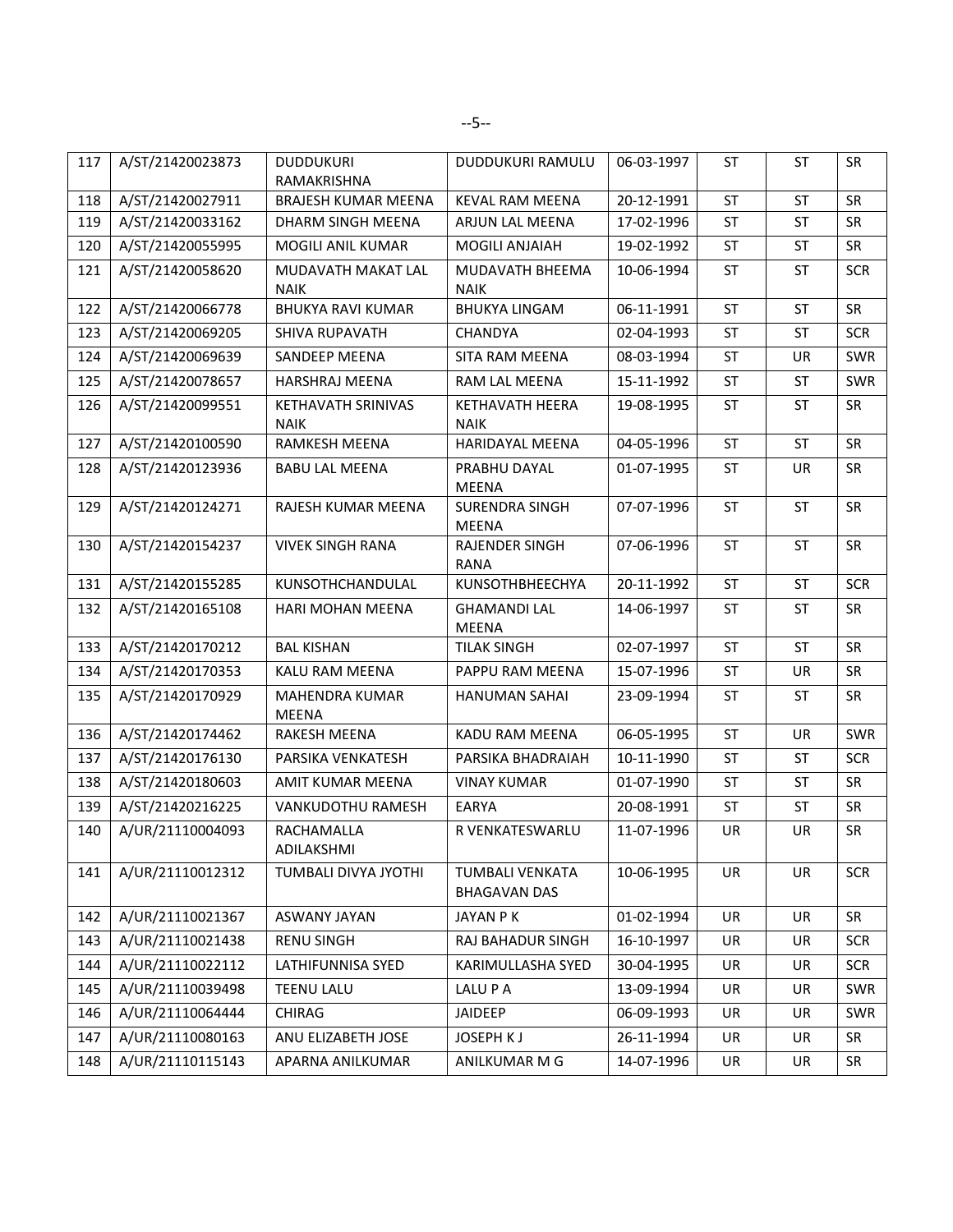| 149 | A/UR/21110124127 | <b>GEETA SOAM</b>                          | <b>SUBODH KUMAR</b>                    | 15-01-1996 | UR | UR        | <b>SCR</b> |
|-----|------------------|--------------------------------------------|----------------------------------------|------------|----|-----------|------------|
| 150 | A/UR/21110137497 | <b>SUMITHRA LAL</b>                        | <b>KA INDULAL</b>                      | 15-11-1996 | UR | <b>UR</b> | <b>SR</b>  |
| 151 | A/UR/21110194398 | <b>MADHURI SINGH</b>                       | <b>RAKESH KUMAR</b><br><b>SINGH</b>    | 07-12-1995 | UR | <b>UR</b> | <b>SR</b>  |
| 152 | A/UR/21110214498 | <b>RESHMA ANTO</b>                         | <b>NIANTO</b>                          | 25-05-1995 | UR | <b>UR</b> | <b>SR</b>  |
| 153 | A/UR/21120012964 | <b>VUSTELA SHEKAR REDDY</b>                | SRINIVAS REDDY                         | 23-08-1995 | UR | UR        | SR         |
| 154 | A/UR/21120030331 | SANDEEP KUMAR                              | <b>BIJENDER SINGH</b>                  | 15-03-1996 | UR | <b>UR</b> | <b>SCR</b> |
| 155 | A/UR/21120040695 | <b>GOVINDINNE</b><br>HRUSHIKESWAR REDDY    | <b>GOVINDINNE</b><br>JAYASIMHA REDDY   | 02-08-1994 | UR | <b>UR</b> | <b>SCR</b> |
| 156 | A/UR/21120054469 | <b>BEEDUPALLI SAINATH</b><br><b>REDDY</b>  | <b>B NAGI REDDY</b>                    | 25-05-1994 | UR | <b>UR</b> | <b>SR</b>  |
| 157 | A/UR/21120061414 | SIDDAMURTHY MANOJ                          | SIDDAMURTHY                            | 24-05-1995 | UR | UR        | <b>SCR</b> |
|     |                  | <b>KUMAR REDDY</b>                         | MADHAVA REDDY                          |            |    |           |            |
| 158 | A/UR/21120076206 | <b>BOGADHI SRINIVAS</b><br><b>REDDY</b>    | <b>BOGADHI MADHAVA</b><br><b>REDDY</b> | 12-11-1993 | UR | UR        | <b>SCR</b> |
| 159 | A/UR/21120087567 | <b>G MANIKANTH RAJU</b>                    | <b>G NARAYANA RAJU</b>                 | 01-04-1995 | UR | UR        | SR         |
| 160 | A/UR/21120097620 | PANKAJ                                     | <b>DEVINDER</b>                        | 25-12-1994 | UR | UR        | <b>SCR</b> |
| 161 | A/UR/21120103377 | POLISETTY JAYA ADITYA<br><b>GUPTA</b>      | SRINIVASA RAO                          | 22-06-1997 | UR | <b>UR</b> | SR         |
| 162 | A/UR/21120115347 | SYED GOUSE MOHIDDIN                        | <b>SYED RAFI</b>                       | 18-11-1996 | UR | UR        | SR         |
| 163 | A/UR/21120143519 | GAJULA PAVAN KUMAR<br><b>REDDY</b>         | <b>GAJULA</b><br>ADINARAYANA REDDY     | 22-08-1993 | UR | <b>UR</b> | <b>SCR</b> |
| 164 | A/UR/21120146813 | <b>AAJAD SINGH</b>                         | <b>BALWANT SINGH</b>                   | 12-09-1997 | UR | UR        | SR         |
| 165 | A/UR/21120148580 | <b>B RAVITEJA YADAV</b>                    | <b>B LAXMINARSIMLU</b>                 | 28-10-1996 | UR | UR        | <b>SCR</b> |
| 166 | A/UR/21120155292 | SHAKAMURI<br>VEERAPRASAD                   | SHAKAMURI<br>SRINIVASA RAO             | 09-05-1994 | UR | <b>UR</b> | <b>SCR</b> |
| 167 | A/UR/21120172534 | JANAPALA SAI KIRAN                         | JANAPALA RAMBABU                       | 21-07-1994 | UR | <b>UR</b> | <b>SCR</b> |
| 168 | A/UR/21120182825 | THAMMANENI<br>NAGARJUNA REDDY              | THAMMANENI PEDDI<br><b>REDDY</b>       | 15-08-1997 | UR | <b>UR</b> | <b>SCR</b> |
| 169 | A/UR/21120183383 | <b>UTKARSH</b>                             | SHASHIKANT<br>CHATURVEDI               | 20-09-1994 | UR | <b>UR</b> | <b>SCR</b> |
| 170 | A/UR/21120186656 | SK RAFEEQ AHMED                            | SK SAYYAD AHMED                        | 27-09-1996 | UR | UR        | <b>SCR</b> |
| 171 | A/UR/21120187393 | POOLA HARI KRISHNA                         | POOLA NAGA<br>CHANDRAIAH               | 06-08-1995 | UR | UR        | SR         |
| 172 | A/UR/21120195031 | <b>ROHIT KUMAR</b>                         | <b>GOPAL SHARAN</b>                    | 02-10-1997 | UR | UR        | SWR        |
| 173 | A/UR/21120201088 | PARNE RAMAKRISHNA<br>REDDY                 | <b>PARNE SHANKAR</b><br>REDDY          | 17-07-1993 | UR | UR        | <b>SCR</b> |
| 174 | A/UR/21120204273 | CHAGAMREDDY LINGA<br><b>ABHISHEK REDDY</b> | CHAGAMREDDY<br>LINGA REDDY             | 02-07-1996 | UR | UR        | SWR        |
| 175 | A/UR/21120205565 | <b>MATTEY SAI</b>                          | <b>MATTEY</b><br>NAMASSIVAYA           | 18-08-1997 | UR | UR        | <b>SCR</b> |
| 176 | A/UR/21120215606 | DAMMALA NAGABABU                           | DAMMALA<br>TRIMURTHULU                 | 24-03-1994 | UR | UR        | SR         |